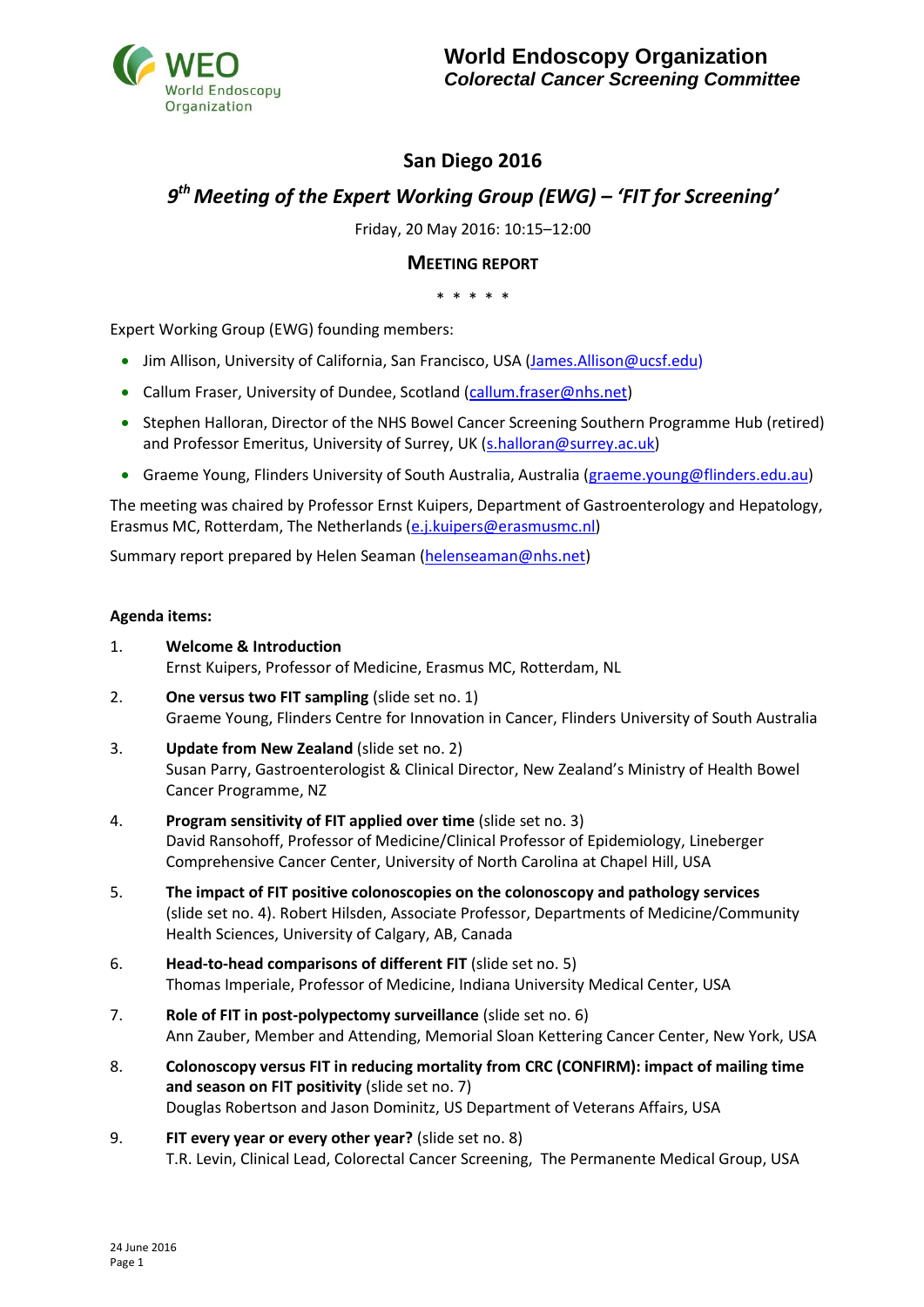## **1. Introduction**

Ernst Kuipers, Department of Gastroenterology & Hepatology, Erasmus MC, Rotterdam, NL

The World Endoscopy Organization's Colorectal Cancer Screening Committee's EWG 'FIT for Screening' was founded in 2012 by Professors Graeme Young (Australia), Stephen Halloran (UK), Callum Fraser (Scotland) and James Allison (USA). The EWG meets twice a year and met for the ninth time in San Diego on Friday 20 May 2016. The meeting attracted more than 80 delegates who heard from a selection of international speakers on new developments in FIT CRC screening around the world. The EWG's remit, publications and meeting reports are available here: [http://www.worldendo.org/weo](http://www.worldendo.org/weo-crcsc-expert-working-group-fit-for-screening.html)[crcsc-expert-working-group-fit-for-screening.html](http://www.worldendo.org/weo-crcsc-expert-working-group-fit-for-screening.html)

## **2. One versus two FIT sampling** (slide set no. 1)

Graeme Young, Flinders Centre for Innovation in Cancer, Flinders University of South Australia

Only one FIT sample would be needed if bowel lesions bleed at a consistent rate into a stool of consistent size, but this is not the case as illustrated by the different concentrations of Hb (ng Hb/mL buffer) in two FIT samples for >370 individuals. Second, multiple stool sampling may be more useful when the Hb concentration is close to the cut-off for positivity (*i.e.* multiple stool sampling is less critical for the detection of cancers than for adenomas).

Professor Young described a modelling exercise testing 2-sample FIT prior to colonoscopy based on a screening population of 17,331 individuals at average or increased risk for CRC where colonoscopies have been performed in 2,078 individuals (regardless of the FIT [OC-SENSOR] result). The sensitivity for cancer (23 cases) and number needed to colonoscope (NNC) at different cut-offs for positivity illustrate that if targeting the same sensitivity (a), more colonoscopies were needed using 1-sample FIT, (b) a 2-sample test was more efficient and (c) there was little to be gained by collecting two samples with a cut-off for positivity at 10 µg Hb/g faeces. Similarly, the figures for advanced neoplasia (375 cases) illustrated that (a) 2-sample FIT detects more advanced neoplasia and remains almost as efficient as 1-sample FIT and (b) 2-sample FIT at 20 µg Hb/g faeces is more efficient and more sensitive than 1-sample FIT at 10 µg Hb/g faeces. Professor Young illustrated the observations using a 'DEW' (Detection, Effort and Workload) bubble chart.

The principles emerging from modelling may be summarised thus:

- for high CRC sensitivity ≈90%, two samples at 20 µg Hb/g faeces are slightly more efficient than one sample at 10 µg Hb/g faeces,
- for CRC sensitivity ≈80%, two samples at 40 µg Hb/g faeces are most efficient, and
- for detection of advanced lesions, two samples at 20 µg Hb/g faeces are better than one or two samples at 10  $\mu$ g Hb/g faeces.

The literature on participation in screening with 1-sample FIT versus 2-sample FIT is conflicting. A study from Australia suggests that participation is less with 2-sample FIT ('Two-stool mode: 199/600, 33.2%; One stool mode: 223/600, 37.2% (p=0.16)' (1)), although a Dutch study found little difference (61.5% in the 1-sample group and 61.3% in the 2-sample group (2)).

A study from French investigators (3) provided a comparison of the performance of three FOBTs under study conditions and following the manufacturers' guidelines: OC-SENSOR (30 µg Hb/g faeces [150 ng Hb/mL buffer)), MagStream (180 µg Hb/g faeces (55 ng Hb/mL buffer) and Hemoccult II (a guaiac-based test). For each FIT, compared with one sample, adding a second sample at the same cut-off value decreased the number needed to screen by increasing the number of colonoscopies but at the expense of an increase in the number needed to scope.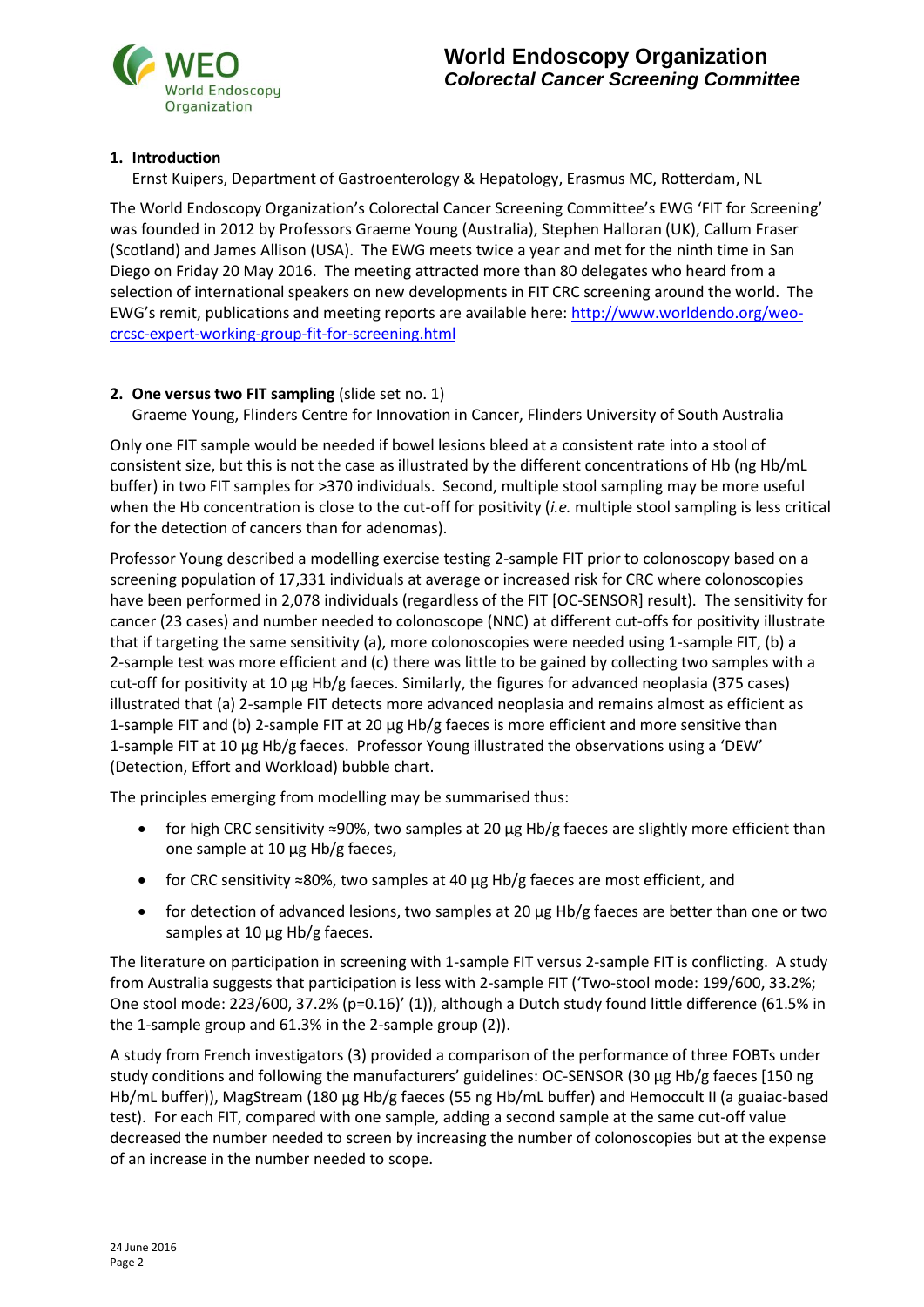

Dutch investigators plotted a ROC curve for positivity versus detection of advanced neoplasia at different cut-off values (2). Per screening strategy, the data points represent the results at cut-off values in the range of 50–200 ng Hb/mL buffer, increasing in steps of 25 ng. For each screening strategy, a higher cut-off level is associated with lower detection, *i.e.* the data points at the left end represent the results at a cut-off value of 200 ng Hb/mL, whereas the data point at the right end represents the results at a cut-off value of 50 ng Hb/mL. The arrows at a positivity of 3.2% and 6.2% define zones in which either 1- or 2-sample FIT screening forms the most efficient strategy.

Professor Young concluded that there is no obvious participatory advantage associated with 1- or 2-FIT sampling, that decisions can be influenced by whether the goal is detecting cancers or advanced neoplasia and that a 3-dimensional DEW analysis shows 2-samples at 20 µg Hb/g faeces is best. Further work should include fine adjustments to the criterion value based on the ROC curve and full cost analysis, including costs of test kits and small differences in participation.

## **3. Update from New Zealand** (slide set no. 2)

Susan Parry, Gastroenterologist & Clinical Director, New Zealand's Ministry of Health Bowel Cancer Programme, NZ

In Professor Parry's absence, her slides were presented by Professor Ernst Kuipers.

A four-year bowel cancer screening pilot commenced in New Zealand in 2012 (4). Men and women aged 50-74 are offered biennial FIT screening using OC-SENSOR (cut-off for positivity 15 µg Hb/g faeces); invitations are generated from a population register. Combined data for participation (defined as return of an 'adequate' kit) in the first and second screening rounds illustrate that participation increases with age, but that participation is poor amongst Pacific Islanders and the most deprived sectors of the population (deprivation deciles 9 & 10). Positivity was 7.3% at the prevalent (first) screen and 5.4% for subsequent screens. Similarly, the detection of, and PPVs for, CRC and adenoma declined from Round 1 to Round 2 (*e.g.* detection of CRC 2.8/1,000 screened in Round 1 versus 1.4/1,000 screened in Round 2). Overall, 192 cancers were detected in Round 1 and 92 in Round 2. Of all cancers detected (as at February 2016), 47.6% were TMN Stage 1 at diagnosis, 21.6% Stage 2, 22.9% Stage 3 and 7.9% Stage 4. The haemoglobin concentration is recorded for all participants allowing assumptions to be made for performance at different cut-off thresholds: as the concentration of Hb increases, positivity decreases, the PPV for CRC and AA increases and the detection of CRC per 1,000 screened declines. The reduction in colonoscopy at 50 µg Hb/g faeces compared with 15 µg Hb/g faeces (the Programme's chosen cut-off for positivity) would have been 50.4% with 79.6% cancers detected.

#### **4. Program sensitivity of FIT applied over time** (slide set no. 3)

David Ransohoff, Professor of Medicine/Clinical Professor of Epidemiology, Lineberger Comprehensive Cancer Center, University of North Carolina at Chapel Hill, USA

The standard definition of the clinical sensitivity of FIT is the proportion of individuals with disease (true state) that is detected by the test (application sensitivity). The *programme* sensitivity of FIT may be defined as the proportion of individuals with disease that is detected by a programme of repeat testing over time. Can programme sensitivity be estimated knowing the application sensitivity? Assuming FIT results are *independent* of results from previous screening, then programme sensitivity will increase over time. In modelling studies conducted by the USPSTF (United States Preventive Services Task Force), FIT results are assumed to be independent (5).

Professor Ransohoff used the application sensitivity data from the multitarget stool DNA testing for CRC screening paper (6) to illustrate which approach might prove to be more sensitive over time with repeated screens.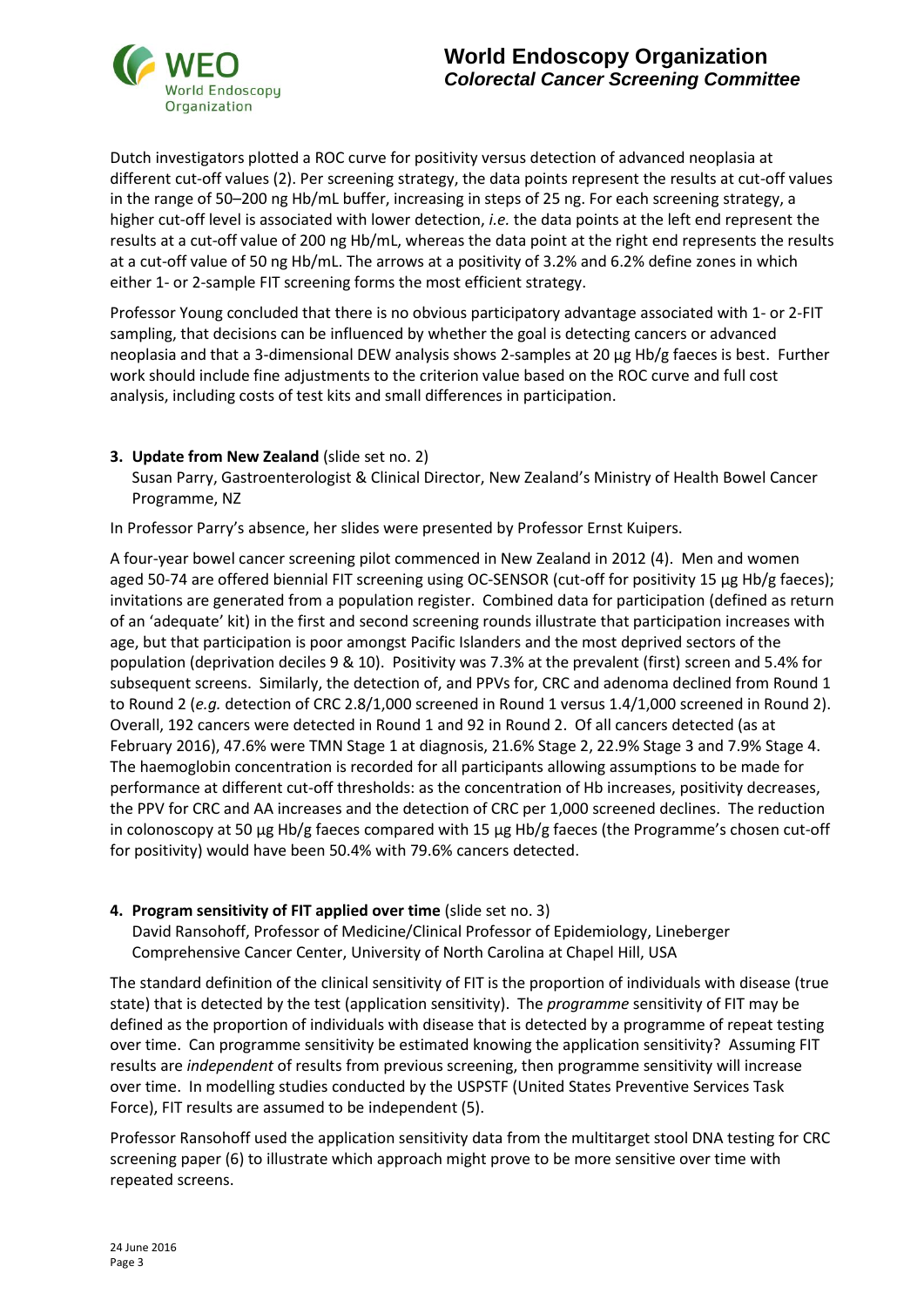

The dependence or independence of a screening test might be determined by biology. For example, if lesions never bleed or bleed only at a very late stage, FIT will be less useful. Similarly, if some lesions do not have DNA mutation/methylation, a DNA test will be less useful. But usually we don't know the biology.

Professor Ransohoff referred to the Jensen paper (7) that assessed FIT sensitivity at each application over four years (annual screening). Amongst 323,349 individuals, CRC was diagnosed after a positive FIT (OC FIT-CHEK, Polymedco; cut-off for positivity 20  $\mu$ g Hb/g faeces) or because of symptoms within a year of screening ('look-back'). Screening detected 80.4% of CRC cases within one year of testing (84.5% in round 1, 73-78% in each subsequent round). Unknowns were the true disease state in all participants, if a longer follow-up would provide different results and whether the stage distribution of disease was different.

Professor Ransohoff then referred to the van der Muelen paper (8) that estimated the proportion of adenomas that do not bleed and may therefore be missed by FIT. MISCAN models were used to fit findings from the Dutch CORERO FIT screening trial (9), using different estimates of test-dependence. The investigators reported that FIT systematically missed about 28% of advanced adenoma (the investigators did not report on CRC).

Professor Ransohoff concluded that programme FIT sensitivity is very difficult to measure or estimate and suggested that in empirical studies longer follow-up and comparisons of stage distribution would be helpful and that modelling studies should include sensitivity analyses.

**5. The impact of FIT positive colonoscopies on the colonoscopy and pathology services** (slide set no. 4). Robert Hilsden, Associate Professor, Departments of Medicine/Community Health Sciences, University of Calgary, AB, Canada

FIT replaced the guaiac-based faecal occult blood test for CRC screening in Alberta, Canada, in November 2013. Invitations for screening using a single FIT (OC-SENSOR) are offered by the Primary Care Physician (PCP) about every two years. The target age range for FIT screening is 50-74 years and the cut-off for positivity is 75 ng Hb/mL buffer (equivalent to 15 µg Hb/g faeces with OC-SENSOR).

The setting for this study was a large non-hospital endoscopy unit in Calgary (six endoscopy suites and about 45 endoscopists) funded for 17,400 colonoscopies each year. Data for 2013 and 2014 were reviewed for all screening-related colonoscopies (primary screening colonoscopy of average or increased risk individuals, surveillance colonoscopies and diagnostic colonoscopies after a positive FIT or CTC). Data on FIT positivity were provided for all ages (<40, 40-49, 50-74 and 75+) – positivity was high for individuals < 40 (11%) and highest for those aged 75+ (16%). After the introduction of FIT at the end of 2013, the volume of gFOBt+ve/FIT+ve referrals for colonoscopy increased steadily over the following year (from about 100 in 2013 to 400-500 per month in 2014) and the volume of average-risk colonoscopy referrals fell from between 1,000 and 1,500 per month in 2013 to about 500 per month in 2014. The detection of screen-relevant CRC lesions or advanced adenoma by colonoscopy amongst FIT+ve individuals was 10 percentage points or more greater than amongst the average-risk individuals. Compared with FIT+ve colonoscopies, a greater proportion of average-risk colonoscopies took < 20 minutes (77% vs. 57%), although withdrawal time was longer than 13 minutes for a greater proportion of FIT+ve colonoscopies (45% vs 18%). The use of an EndoClip was markedly higher in FIT+ve colonoscopies (17% vs. 5%) and a greater proportion was referred for surgical follow-up (4% vs. < 1%). In conclusion, introduction of FIT in 2013 had a substantial impact of the colonoscopy service in Calgary, with some of the additional strain caused by inappropriate use of FIT.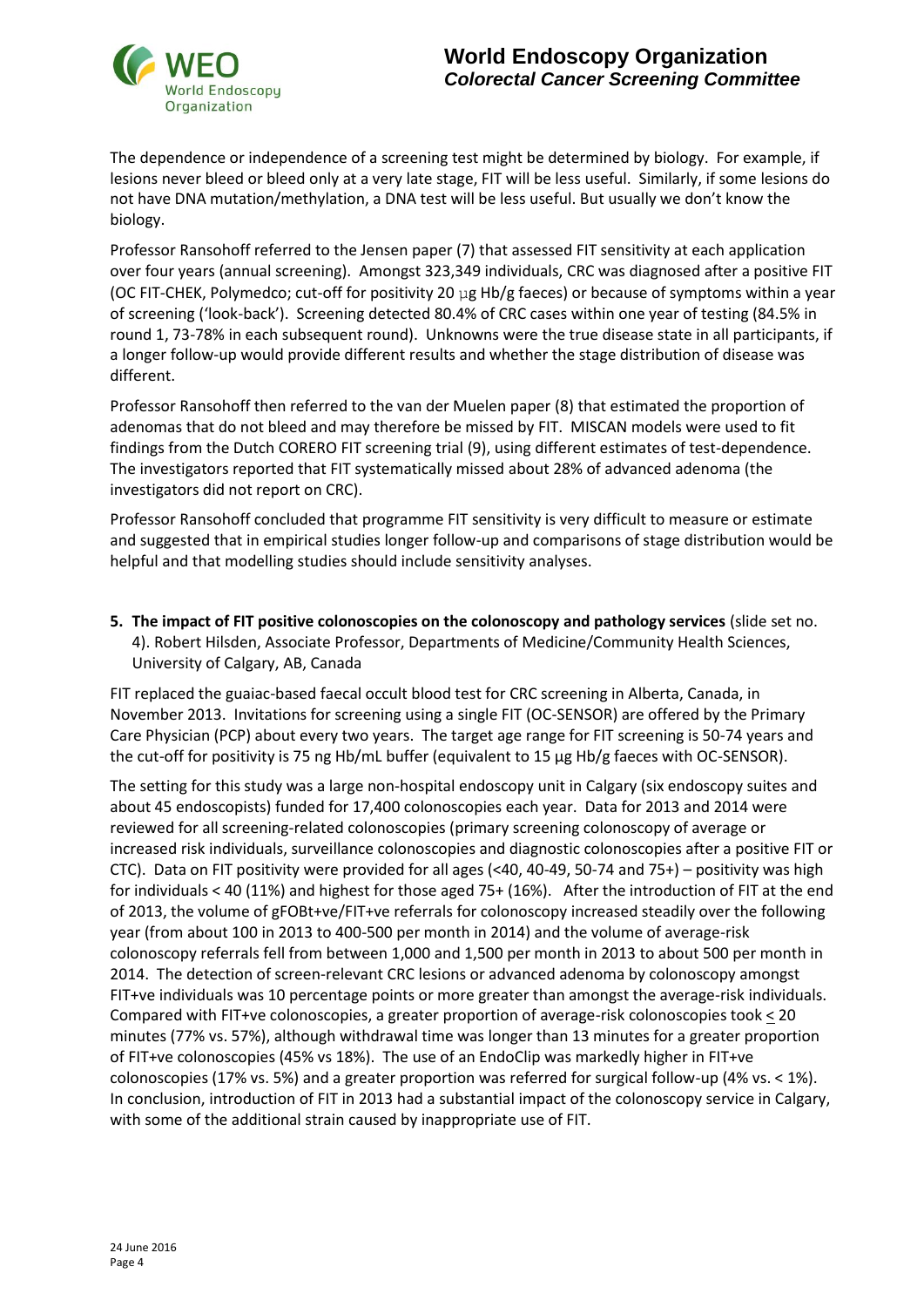

## **6. Head-to-head comparisons of different FIT** (slide set no. 5)

Thomas Imperiale, Professor of Medicine, Indiana University Medical Center, USA

'What makes a FIT good?' and 'what makes a good FIT?'. Professor Imperiale summarised the features of FIT that illustrate its superiority over gFOBt (*e.g.* specific for human blood, improved uptake) and provided a useful overview of the analytical measures that are used to assess the performance of FIT analysers in the laboratory (*e.g.* analytical sensitivity, precision, linearity and stability) (10).

A UK evaluation of four FIT systems (OC-SENSOR DIANA, Eiken Chemical Co. Ltd.; HM-JACKarc, Kyowa Medex Co. Ltd.; NS-Plus C15 Hb, Alfresa Pharma Corp.; FOB Gold/BioMajesty, Sentinel CH. SpA/Jeol) reported on linearity in the range 0-500 µg Hb/g faeces (slide 7, left-hand side OC-SENSOR DIANA and FOB Gold/BioMajesty) and 0-120 µg/g (slide 7, right-hand side) and described a positive bias for all analysers (10).

French investigators compared three FIT systems (MagStream, OC-SENSOR and FOB Gold) and reported that OC-SENSOR was superior in terms of reproducibility and stability at higher temperatures (11). Another evaluation from the UK assessed the analytical performance of 11 FOBt, including six gFOBt and five immunochemical devices (one quantitative device) (12). The parameters included in the table reproduced on slide 11 are those that showed most variation between the different devices.

A more recent report from the US described an evaluation of 14 FIT devices, all but two of which (both automated FIT) were CLIA-waived, and concluded that many FIT perform acceptably well but others should probably not be used for CRC screening (13). Professor Imperiale then listed the seven FIT currently available in the US, only one of which (FOBT-Chek, Polymedco) is automated.

Comparisons of the clinical performance of different FIT (*i.e*. uptake, sensitivity/specificity *etc*.) can be made using head-to-head comparisons in large populations, modelling (14) and reviews of the literature (2+ FIT and systematic reviews) (15-17). The ideal study would include a population of 50-70 year-olds  $($  + 5 years) at average risk for CRC, all of whom undergo a colonoscopy after completing several different FIT using the same stool sample to identify CRC and AA. Such a study would require a population of between 18 and 25K.

In reality, comparative studies vary with regard to FIT characteristics, performance metrics and colonoscopy (*i.e.* colonoscopy for all regardless of FIT result or colonoscopy/flexible sigmoidoscopy depending on FIT result). Seven studies that compare at least two FIT were listed (3, 18-23) and used to illustrate the various approaches, population sizes and discrepant conclusions about the performance of different FIT.

Professor Imperiale described an on-going meta-analysis of FIT studies by him and colleagues at the Indiana University Medical Center (slide 36) that has included 20 studies and suggested that a network meta-analysis could be useful (24). (A network meta-analysis in this context is a meta-analysis in which multiple treatments (three or more) are compared using both direct comparisons of interventions within randomized controlled trials and indirect comparisons across trials based on a common comparator.)

Professor Imperiale concluded that the published literature is replete with head-to-head comparisons of FIT, although a comprehensive comparison of FIT remains challenging because of variations in study design, test threshold *etc*. The choice of FIT requires consideration of the screening setting, volume of tests anticipated and available resources and FIT programmes require close monitoring to ensure continued performance.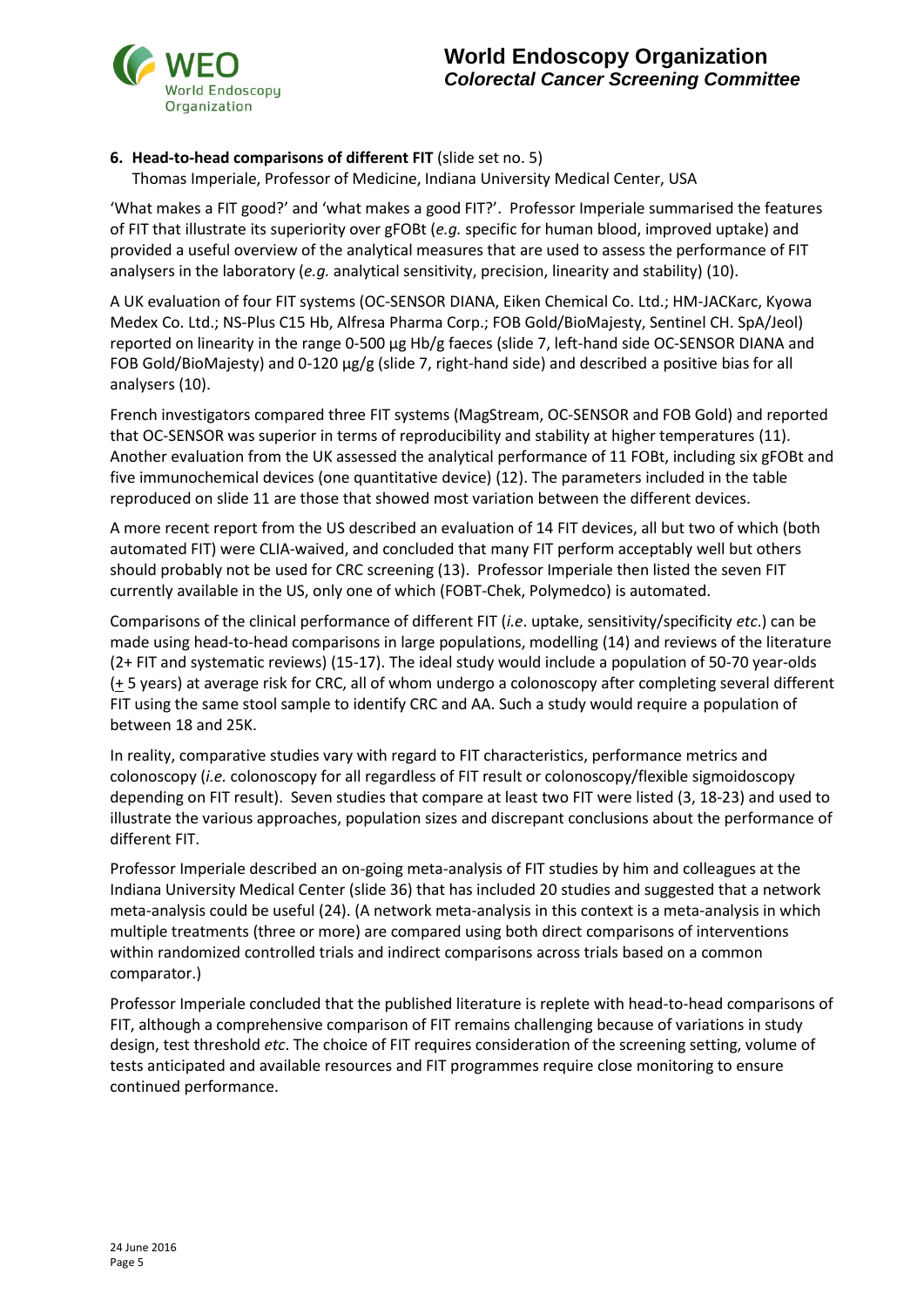# **7. Role of FIT in post-polypectomy surveillance** (slide set no. 6)

Ann Zauber, Member and Attending, Memorial Sloan Kettering Cancer Center, New York, NY, USA

Colonoscopy is currently the recommended surveillance strategy for patients diagnosed with adenomatous polyps. However, a faecal immunochemical test (FIT) could have a role in such surveillance. The National Polyp Study (NPS), a randomized clinical trial that commenced in the 1990s, provides an early example of using faecal occult blood testing (FOBT) for post-polypectomy surveillance. The NPS evaluated the effective surveillance of patients with one or more colorectal adenomas and demonstrated that CRC could be prevented by colonoscopic removal of adenomatous polyps, thereby reducing CRC mortality (25-30). The primary strategy used in the NPS was surveillance colonoscopy. However, the trial also included an annual FOBT with high specificity but relatively low sensitivity (Hemoccult II), which provided little added value to surveillance. Since the NPS, many new FOBTs have been developed and the current FITs, with greatly improved sensitivity for CRC, could now be considered for post-polypectomy surveillance.

In addition, investigators in Australia (31) explored the potential for using FIT in colonoscopic surveillance of patients with a family history or past neoplasia and concluded that an annual FIT detected neoplasia sooner than scheduled surveillances. Subjects with negative FIT had the lowest risk for the most advanced stage of neoplasia and interval FIT analyses could be used to detect missed or rapidly developing lesions in surveillance programmes. Therefore, between FIT's high sensitivity for CRC and the reduced level of risk in those having undergone polypectomy, FIT could be a potentially interesting tool for CRC surveillance.

Dr. Zauber and colleagues have used microsimulation modelling to assess the effects of surveillance colonoscopy. The major impact of colonoscopic polypectomy results from the initial polypectomy, which places the patient at decreased risk for CRC. Subsequent surveillance colonoscopy has less of an effect on CRC mortality reduction than that initial polypectomy. In this way, using FIT for surveillance could be considered clinically reasonable due to the lowered risk of CRC post-polypectomy.

Dr. Zauber and colleagues (Ethna McFerran and Iris Lansdorp-Vogelaar) are currently conducting a microsimulation modelling study of a cohort of 10,000,000 55-75 year-olds using biennial FIT (cut-off 100 ng Hb/mL buffer) with baseline polypectomy followed by FIT surveillance. The model assumes full adherence to screening and standard assumptions on colonoscopy reach, FIT sensitivity and complications from polypectomy (5, 32). Outcome measures will include quality-adjusted life-years (QALYs) gained and CRC mortality. This analysis is in progress; we apologize that our final findings were not available for this meeting. Please contact Dr. Zauber for further details.

## **8. Colonoscopy versus FIT in reducing mortality from CRC (CONFIRM): impact of mailing time and season on FIT positivity** (slide set no. 7)

Douglas Robertson and Jason Dominitz, US Department of Veterans Affairs, USA

The CONFIRM study aims to compare outcomes (CRC mortality and incidence) at 10 years amongst 50,000 Veterans aged 50-75 at average-risk for CRC and randomised to either a once-only screening colonoscopy or annual FIT. In February 2016, 35,000 individuals had been enrolled by one of the thirtysix centres participating across the US. One FIT sample is required (OC-FIT CHEC, Polymedco, Inc.) and the cut-off for positivity is > 20 µg Hb/g faeces. In one central laboratory, FIT samples that arrive within 15 days of collection are processed (although undated samples are also processed). FIT samples are refrigerated upon arrival in the laboratory.

Investigators have reported lower faecal Hb concentrations and/or positivity during the summer months in Italy (33), Korea (34), the Netherlands (35) and France (36). Dutch investigators have also reported conflicting data on the association between positivity and increasing transit time (35, 37).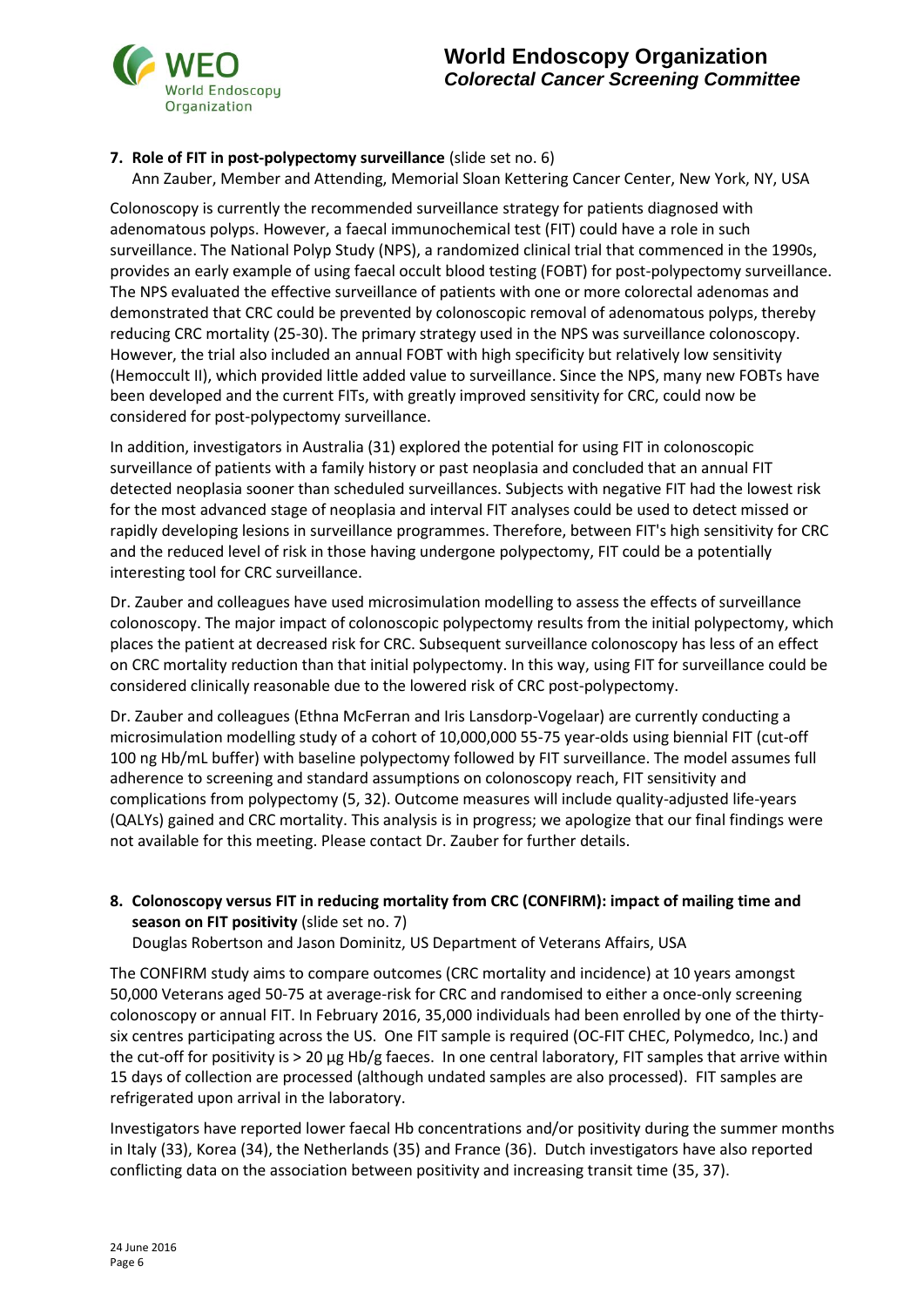

The CONFIRM investigators have assessed the impact of season and transit (shipping) time on FIT positivity. The data were derived from 22,957 processed FIT kits; 12.3% did not have a sample collection date but there was no significant difference in FIT positivity between undated and dated samples (p=0.42). FIT positivity during the summer months (June – August) was 5.8%, compared with between 7.3% and 6.9% during the cooler months (p=0.007). There was no apparent association between FIT positivity and transit time up to 14 days (p=0.56).

The CONFIRM investigators concluded that their findings support processing of undated samples and that improved buffers and/or avoiding mailing during summer months might help to alleviate the threat of seasonal positivity for FIT-based screening programmes. A recent French study from Dancourt *et al*  (38) reported no significant variation in FIT positivity according to season or transit time using FOB Gold's new buffer (Sentinel, Milan) (although decreases in the Hb concentration and subsequent positivity data will depend upon the cut-off chosen for positivity).

## **9. FIT interval: 1 vs. 2 years** (slide set no. 8)

T.R. Levin, Clinical Lead, Colorectal Cancer Screening, The Permanente Medical Group, USA

The Kaiser Permanente (KP) Medical Care Program in Northern and Southern California serves about 8 million members. Uptake of FIT screening offered using mail outreach has increased since the Program focussed on improving FIT uptake in 2007 and 2008 – CRC incidence has decreased and diagnosed disease has been down-staged. The FIT used is a single OC-SENSOR at 100 ng Hb/mL cut-off (equivalent to 20 µg Hb/g faeces); adherence of FIT+ve participants to colonoscopy is greater than 80%.

Jensen *et al* published a paper describing KP experience in California amongst 323,349 members who completed a FIT kit when invited for screening in 2007 or 2008 when aged 50-70 years (uptake 323,349/670,841 = 48.2%) and who were followed for up to four more annual screening episodes (7). Adherence to annual follow-up screening was high amongst those screened previously (between 75% and 86% at subsequent invitations) and median follow-up was four years. The proportion of FITscreened participants with CRC who had positive FIT results in the year before the cancer was diagnosed (1,192 participants with CRC diagnosed within one year of FIT screening) was highest in the first round (84.5%), lower but stable in subsequent rounds (73.4% to 78.0%) and 80.4% overall after four rounds. FIT positivity (5.0%) was highest in round 1 and lower in subsequent rounds (3.7% to 4.3%). The PPVs for adenoma were highest in round 1 (51.5%) and were lower but stable in subsequent rounds (47.4% to 48.5%). The PPVs for CRC were also highest in the first round (3.4%) and lower but stable in subsequent rounds (2.1% to 2.3%). The authors concluded that annual FIT was associated with a high sensitivity for CRC, adherence to annual follow-up screening among initial participants was high and that annual programmatic FIT screening is feasible and effective for population-level CRC screening.

Data from the CISNET (Cancer Intervention and Surveillance Modeling Network), in conjunction with USPSTF, describe three independently-developed microsimulation models of CRC that are funded by the National Cancer Institute's CISNET consortium – *Simulation Model of Colorectal Cancer (SimCRC), Microsimulation Screening Analysis (MISCAN) for Colorectal Cancer, and Colorectal Cancer Simulated Population model for Incidence and Natural history (CRC-SPIN)*. Charts were presented illustrating colonoscopies and life-years gained (compared with no screening) for a cohort of 40-year-olds for FIT screening strategies that vary by age to begin, age to end, and screening interval, by model (39). For example, annual screening with FIT (green markers) starting at age 50 and raising the age to end screening from 75 to 80 years increased life-years gained by 5-7 per 1,000 (2-3%) while increasing the number of colonoscopies by 98-119 per 1,000 (6-7%) and the number of FITs by 1,618-1,709 per 1,000 (10-11%). Raising the age to end screening further, from age 80 to age 85, yielded even smaller gains in life-years (2-3 per 1,000, a 1% increase) relative to the change in the number of colonoscopies required (66-79 per 1,000, a 4% increase). The number of FITs increased by 1,162-1,244 per 1,000 (a 7% increase) (detailed observations reported by Zauber *et al* (39)).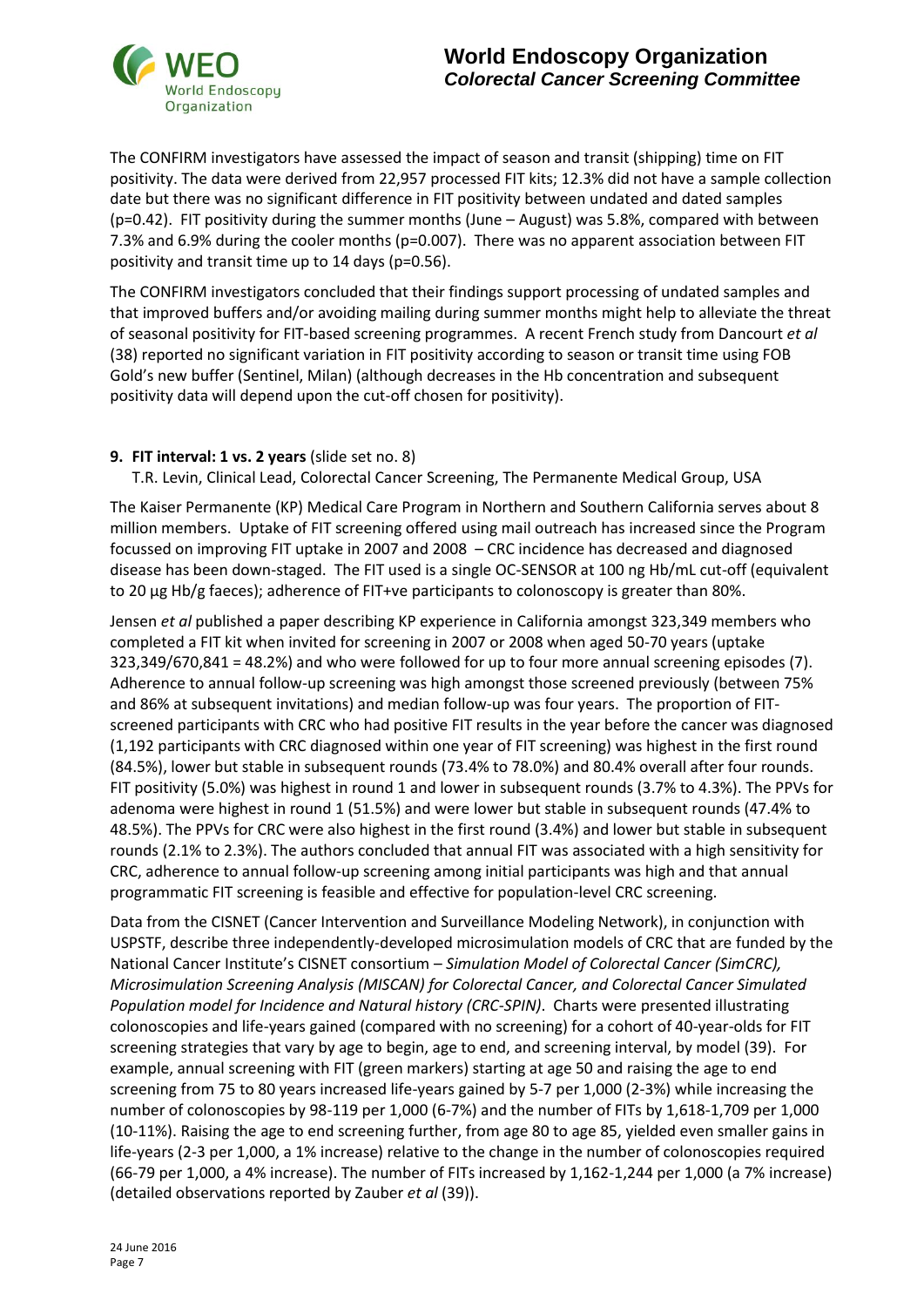

Dutch investigators (40) compared the participation and diagnostic yield of repeated FIT testing with screening intervals of 1, 2 or 3 years. Positivity and detection of advanced neoplasia were significantly lower in the second screening round than in the first round of screening. There was no association between the interval length and the detection of advanced neoplasia at the second screening round. Second round participation was stable and acceptably high with screening intervals of 1-3 years.

Another study from the Netherlands (41) reported MISCAN-colon microsimulation modelling to estimate costs and benefits of FIT screening strategies with either 1- or 2-sample FIT screening, various FIT cut-offs for positivity and screening schedules that varied with respect to age range and screening interval. The authors concluded that increasing the screening intensity of 1-sample FIT testing (*i.e.* greater age range and/or shorter screening interval) is more cost-effective than providing two FIT within one screening round.

In conclusion, issues that drive differences between the studies include cut-off, colonoscopy resource and the definition of one year. In the KP California setting, it is reasonable to offer FIT screening every year, whilst in the Netherlands, biennial screening is appropriate.

## **References**

- 1. Cole S, Smith A, Upton J, Young GP. Is single stool sampling as effective as two stool sampling in faecal immunochemical test based screening for colorectal cancer? Gastroenterology 2007;132(4 (Suppl. 2)):A-314.
- 2. van Roon AH, Wilschut JA, Hol L, van Ballegooijen M, Reijerink JC, t Mannetje H, et al. Diagnostic yield improves with collection of 2 samples in fecal immunochemical test screening without affecting attendance. Clin Gastroenterol Hepatol 2011;9(4):333-9.
- 3. Raginel T, Puvinel J, Ferrand O, Bouvier V, Levillain R, Ruiz A, et al. A population-based comparison of immunochemical fecal occult blood tests for colorectal cancer screening. Gastroenterology 2013;144(5):918-25.
- 4. Bowel Screening Pilot results: Ministry of Health Manatū Hauora; 2016 [13/06/2016]. Available from: http://www.health.govt.nz/our-work/diseases-and-conditions/cancer-programme/bowelcancer-programme/bowel-screening-pilot/bowel-screening-pilot-results.
- 5. van Ballegooijen M, Habbema JDF, Boer R, Zauber AG, Brown ML. AHRQ Technology Assessments. A comparison of the cost-effectiveness of fecal occult blood tests with different test characteristics in the context of annual screening in the Medicare population. Rockville (MD): Agency for Healthcare Research and Quality (US); 2003.
- 6. Imperiale TF, Ransohoff DF, Itzkowitz SH. Multitarget stool DNA testing for colorectal-cancer screening. N Engl J Med 2014;371(2):187-8.
- 7. Jensen CD, Corley DA, Quinn VP, Doubeni CA, Zauber AG, Lee JK, et al. Fecal immunochemical test program performance over 4 rounds of annual screening. A retrospective cohort study. Ann Intern Med 2016;164:456-63.
- 8. van der Meulen MP, Lansdorp-Vogelaar I, van Heijningen E-MB, Kuipers EJ, van Ballegooijen M. Nonbleeding adenomas: Evidence of systematic false-negative fecal immunochemical test results and their implications for screening effectiveness–A modeling study. Cancer 2016;122(11):1680-8.
- 9. Kapidzic A, Grobbee EJ, Hol L, van Roon AH, van Vuuren AJ, Spijker W, et al. Attendance and yield over three rounds of population-based fecal immunochemical test screening. Am J Gastroenterol 2014;109(8):1257-64.
- 10. Carroll MRR, Piggott C, Pearson S, Seaman HE, Halloran SP. Evaluation of quantitative faecal immunochemical tests for haemoglobin. Guildford, UK: Guildford Medical Device Evaluation Centre (GMEC), 2013. Available from:

http://www.worldendo.org/assets/downloads/pdf/activities/fit\_reports/gmec\_fit\_evaluation\_repo rt.pdf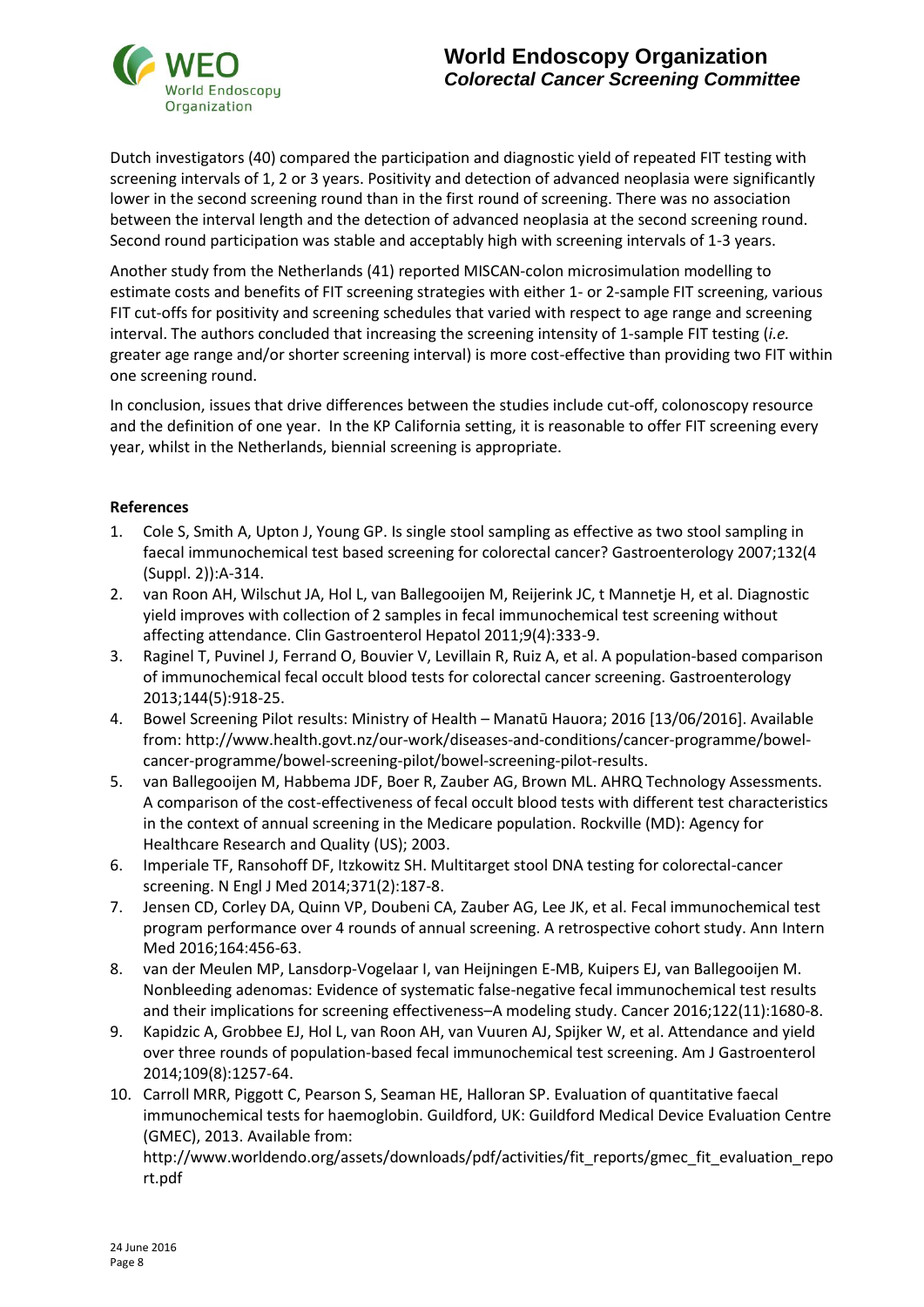

## **World Endoscopy Organization** *Colorectal Cancer Screening Committee*

- 11. Guittet L, Guillaume E, Levillain R, Beley P, Tichet J, Lantieri O, et al. Analytical comparison of three quantitative immunochemical fecal occult blood tests for colorectal cancer screening. Cancer Epidemiol Biomarkers Prev 2011;20(7):1492-501.
- 12. Pearson S, Bennitt W, Halloran S. Evaluation of eleven faecal occult blood test kits. London: Medical Devices Agency, 2000 MDA/2000/05
- 13. Daly JM, Bay CP, Levy BT. Evaluation of fecal immunochemical tests for colorectal cancer screening. J Prim Care Community Health 2013;4(4):245-50.
- 14. Wilschut JA, Hol L, Dekker E, Jansen JB, Van Leerdam ME, Lansdorp-Vogelaar I, et al. Costeffectiveness analysis of a quantitative immunochemical test for colorectal cancer screening. Gastroenterology 2011;141(5):1648-55 e1.
- 15. Guittet L, Bailly L, Bouvier V, Launoy G. Indirect comparison of two quantitative immunochemical faecal occult blood tests in a population with average colorectal cancer risk. J Med Screen 2011;18(2):76-81.
- 16. Lee JK, Liles EG, Bent S, Levin TR, Corley DA. Accuracy of fecal immunochemical tests for colorectal cancer: systematic review and meta-analysis. Ann Int Med 2014;160(3):171-81.
- 17. Launois R, Le Moine J-G, Uzzan B, Fiestas Navarrete LI, Benamouzig R. Systematic review and bivariate/HSROC random-effect meta-analysis of immunochemical and guaiac-based fecal occult blood tests for colorectal cancer screening. Eur J Gastroenterol Hepatol 2014;26(9):978-89.
- 18. Hundt S, Haug U, Brenner H. Comparative evaluation of immunochemical fecal occult blood tests for colorectal adenoma detection. Ann Intern Med 2009;150(3):162-9.
- 19. Faivre J, Dancourt V, Denis B, Dorval E, Piette C, Perrin P, et al. Comparison between a guaiac and three immunochemical faecal occult blood tests in screening for colorectal cancer. Eur J Cancer 2012;48(16):2969-76.
- 20. Brenner H, Tao S. Superior diagnostic performance of faecal immunochemical tests for haemoglobin in a head-to-head comparison with guaiac based faecal occult blood test among 2235 participants of screening colonoscopy. Eur J Cancer 2013;49(14):3049-54.
- 21. Tao S, Seiler CM, Ronellenfitsch U, Brenner H. Comparative evaluation of nine faecal immunochemical tests for the detection of colorectal cancer. Acta Oncol. 2013;52(8):1667-75.
- 22. Zubero MB, Arana-Arri E, Pijoan JI, Portillo I, Idigoras I, Lopez-Urrutia A, et al. Population-based colorectal cancer screening: comparison of two fecal occult blood test [sic]. Front Pharmacol 2014;4(175).
- 23. Chiang T-H, Chuang S-L, Li-Sheng Chen S, Chiu H-M, Ming-Fang Yen A, Yueh-Hsia Chiu S, et al. Difference in performance of fecal immunochemical tests with the same hemoglobin cut-off concentration in a nationwide colorectal cancer screening program. Gastroenterology 2014;147(6):1317-26.
- 24. Brignardello-Petersen R, Rochwerg B, Guyatt GH. What is a network meta-analysis and how can we use it to inform clinical practice? Pol Arch Med Wewn 2014;124(12):659-60.
- 25. Winawer SJ, Zauber AG, Ho MN, O'Brien MJ, Gottlieb LS, Sternberg SS, et al. Prevention of colorectal cancer by colonoscopic polypectomy. The National Polyp Study Workgroup. N Engl J Med 1993;329(27):1977-81.
- 26. Obrien MJ, Winawer SJ, Zauber AG, Gottlieb LS, Sternberg SS, Diaz B, et al. The National Polyp Study - patient and polyp characteristics associated with high-grade dysplasia in colorectal adenomas. Gastroenterology 1990;98(2):371-9.
- 27. Winawer SJ, Zauber AG, Obrien MJ, Gottlieb LS, Sternberg SS, Stewart ET, et al. The National Polyp Study - design, methods, and characteristics of patients with newly diagnosed polyps. Cancer 1992;70(5):1236-45.
- 28. Winawer SJ, Zauber AG, Obrien MJ, Ho MN, Gottlieb L, Sternberg SS, et al. Randomized comparison of surveillance intervals after colonoscopic removal of newly diagnosed adenomatous polyps. N Engl J Med 1993;328(13):901-6.